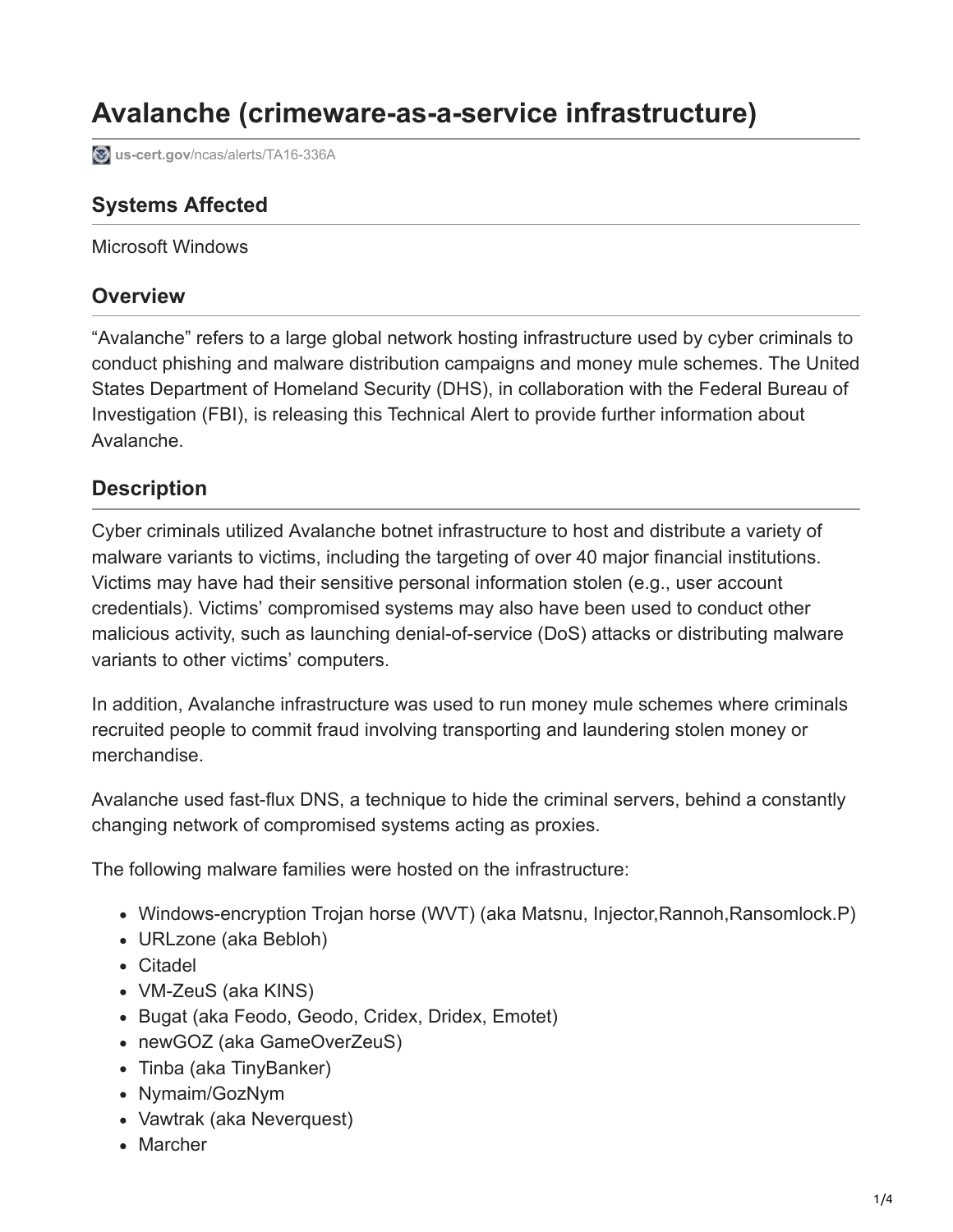- Pandabanker
- Ranbyus
- Smart App
- TeslaCrypt
- iBanking Trusteer App Trojan
- Xswkit

Avalanche was also used as a fast flux botnet which provides communication infrastructure for other botnets, including the following:

- TeslaCrypt
- Nymaim
- Corebot
- GetTiny
- Matsnu
- Rovnix
- Urlzone
- QakBot (aka Qbot, PinkSlip Bot)

# **Impact**

A system infected with Avalanche-associated malware may be subject to malicious activity including the theft of user credentials and other sensitive data, such as banking and credit card information. Some of the malware had the capability to encrypt user files and demand a ransom be paid by the victim to regain access to those files. In addition, the malware may have allowed criminals unauthorized remote access to the infected computer. Infected systems could have been used to conduct distributed denial-of-service (DDoS) attacks.

# **Solution**

Users are advised to take the following actions to remediate malware infections associated with Avalanche:

- *Use and maintain anti-virus software* Anti-virus software recognizes and protects your computer against most known viruses. Even though parts of Avalanche are designed to evade detection, security companies are continuously updating their software to counter these advanced threats. Therefore, it is important to keep your anti-virus software up-to-date. If you suspect you may be a victim of an Avalanche malware, update your anti-virus software definitions and run a full-system scan. (See [Understanding Anti-Virus Software](https://www.us-cert.gov/ncas/tips/ST04-005) for more information.)
- *Avoid clicking links in email* Attackers have become very skilled at making phishing emails look legitimate. Users should ensure the link is legitimate by typing the link into a new browser (see [Avoiding Social Engineering and Phishing Attacks](https://www.us-cert.gov/ncas/tips/ST04-014) for more information).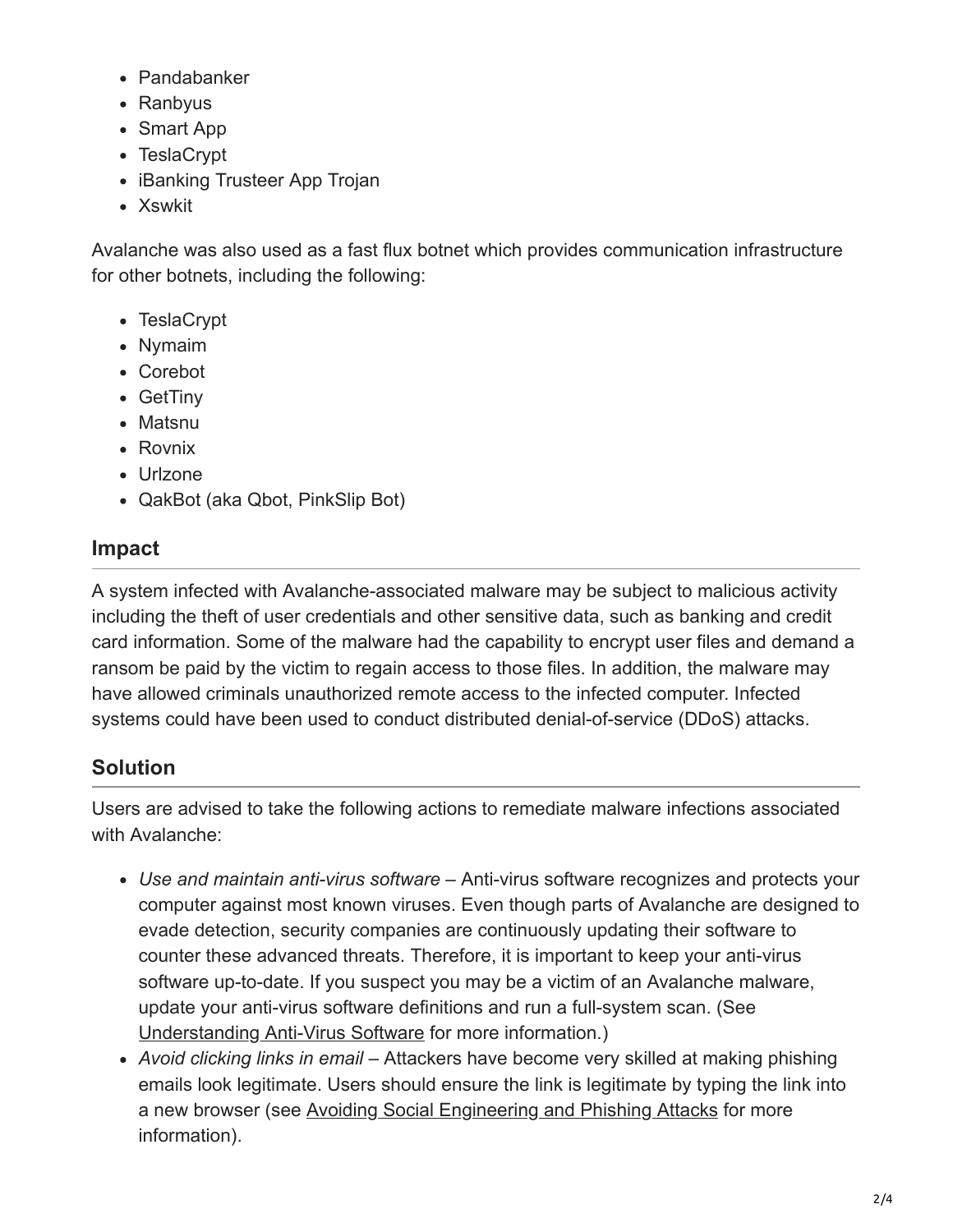- *Change your passwords –* Your original passwords may have been compromised [during the infection, so you should change them. \(See Choosing and Protecting](https://www.us-cert.gov/ncas/tips/ST04-002) Passwords for more information.)
- *Keep your operating system and application software up-to-date –* Install software patches so that attackers cannot take advantage of known problems or vulnerabilities. You should enable automatic updates of the operating system if this option is available. (See [Understanding Patches](https://www.us-cert.gov/ncas/tips/ST04-006) for more information.)
- *Use anti-malware tools –* Using a legitimate program that identifies and removes malware can help eliminate an infection. Users can consider employing a remediation tool. A non-exhaustive list of examples is provided below. The U.S. Government does not endorse or support any particular product or vendor.

#### **ESET Online Scanner**

<https://www.eset.com/us/online-scanner/>

#### **F-Secure**

 [https://www.f-secure.com/en/web/home\\_global/online-scanner](https://www.f-secure.com/en/web/home_global/online-scanner)

#### **McAfee Stinger**

<http://www.mcafee.com/us/downloads/free-tools/index.aspx>

#### **Microsoft Safety Scanner**

<https://www.microsoft.com/security/scanner/en-us/default.aspx>

#### **Norton Power Eraser**

<https://norton.com/npe>

#### **Trend Micro HouseCall**

<http://housecall.trendmicro.com/>

## **References**

#### **Revisions**

December 1, 2016: Initial release

December 2, 2016: Added TrendMicro Scanner

This product is provided subject to this [Notification](https://www.us-cert.gov/privacy/notification) and this [Privacy & Use](https://www.dhs.gov/privacy-policy) policy.

#### **Please share your thoughts.**